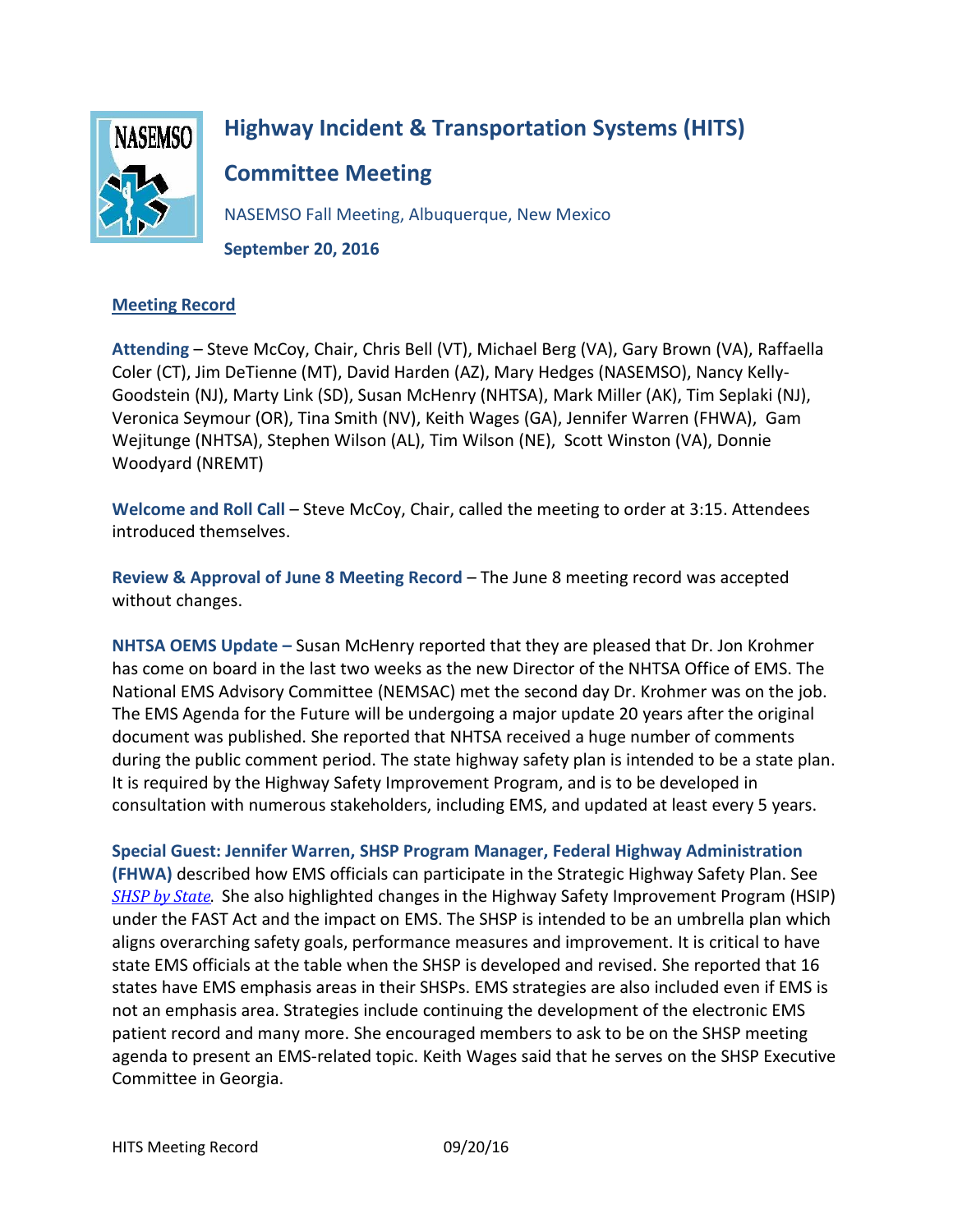The Highway Safety Improvement Program (HSIP) is a core Federal-aid program whose purpose is to achieve a significant reduction in fatalities and serious injuries on all public roads. It is federally-funded and state-administered. HSIP funds are to be used for projects identified as a priority in the SHSP.

Jennifer reported that they will be updating the webpage on the EMS-Highway Safety Connection. She asked members to let Mary Hedges know if interested in helping update the webpage. Steve McCoy and David Harden volunteered to assist. She offered her contact information: [Jennifer.warren@dot.gov](mailto:Jennifer.warren@dot.gov) and (202) 366-2157.

## **Model Minimum Uniform Crash Criteria (MMUCC), 4th Edition: What is it and why do we**

**care?** – Steve McCoy reported that he represents NASEMSO on the committee that is undertaking the latest revision of the MMUCC. He convinced them to add an element related to the cot retention system after lengthy discussion. The committee will be meeting one more time before completing this edition. He urged members to provide him with any suggestions they would like to see in the MMUCC.

**Lifesavers Conference, Mar 27-28, Charlotte, NC<http://lifesaversconference.org/>** *(Posters addressing highway safety or injury prevention through an education or research-based initiative due 1/27/17)* – Steve McCoy urged members to investigate attending. And/or to consider submitting posters.

#### **Project and Committee Updates**

- a. TIM Executive Leaders Group Meeting Dia Gainor was unavailable to report. David Harden was appointed as Dia's alternate.
- b. Toward Zero Deaths National Strategy Update Mary Hedges reported that the TZD National Strategy is undergoing a new promotional effort but had nothing new to report since the last HITS meeting.
- c. Safe Transport of Children Committee Mary Hedges reported that the Safe Transport of Children Ad hoc Committee has been meeting monthly since it was formed less than a year ago. Its primary goal is to seek funding to conduct crash test research in order to develop standards for safely transporting children in ambulances. The committee is comprised of members from a variety of outside organizations in addition to NASEMSO members.
- d. AVL Committee / Ambulance Standards Update Michael Berg said the Agency Vehicle and Licensure (AVL) Committee met yesterday. They are currently conducting a survey about interstate licensing of EMS agencies. The committee is also working on developing an inspection process for ambulances. Regarding ambulance standards, NFPA 1917 version 2 is on the street now and they are working on version 3. Michael serves on the NFPA 1917 technical committee, CAAS Ground Vehicle Standards Version 1 is available and they will be starting on version 2 in the near future. The GSA KKK ambulance specifications continue to issue change orders to keep pace with the new standards. There is still discussion about who